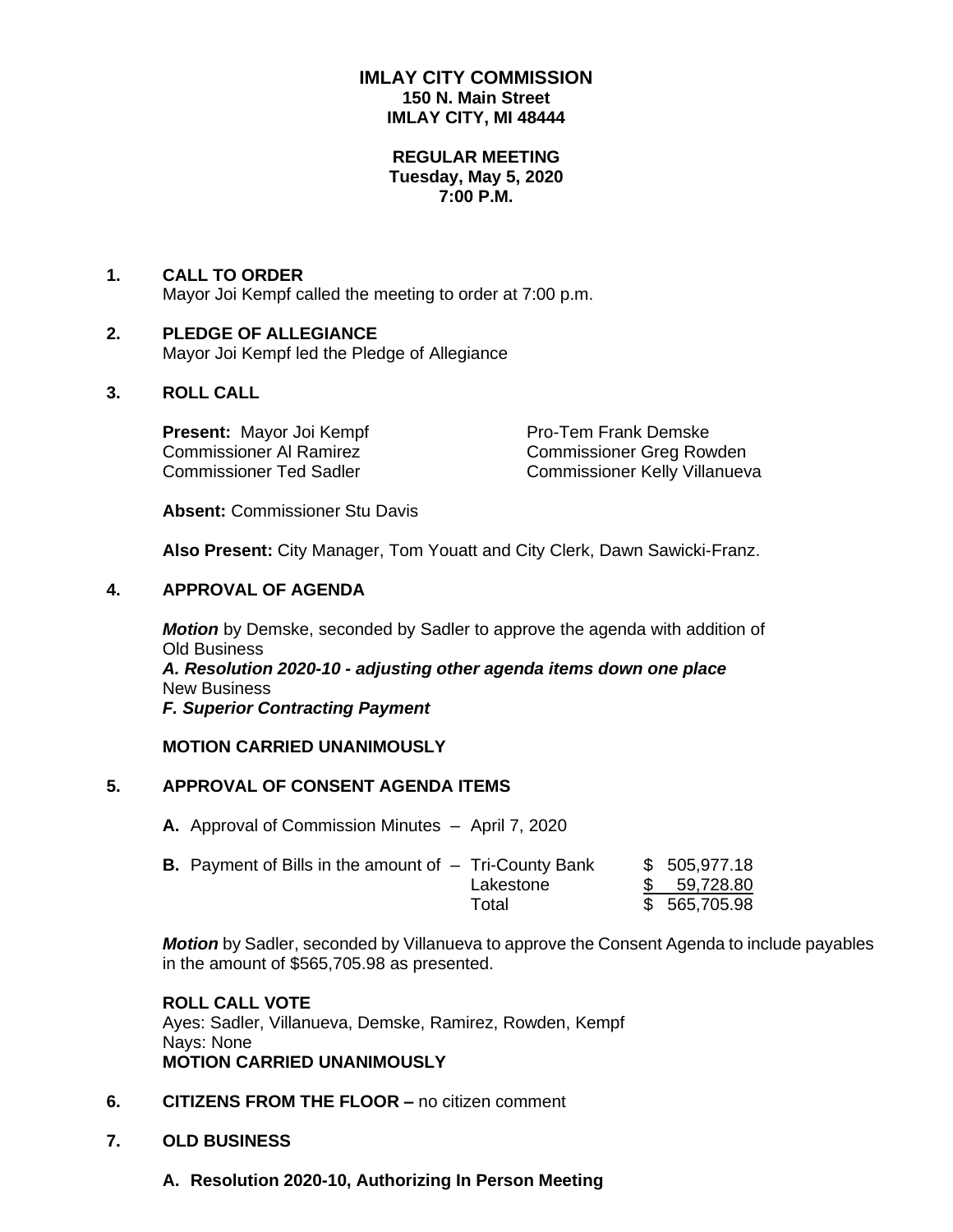*Motion* by Demske, seconded by Rowden to approve Resolution 2020-10, Authorizing In Person Meeting. **ROLL CALL VOTE** Ayes: Demske, Rowden, Ramirez, Sadler, Villanueva, Kempf Nays: None **MOTION CARRIED UNANIMOUSLY**

### **B. H2A Architects, Inc. Invoice**

*Motion* by Ramirez, seconded by Rowden to approve the payment in the amount of \$1,575.00 to H2A Architects, Inc. **ROLL CALL VOTE** Ayes: Ramirez, Rowden, Sadler, Villanueva, Demske, Kempf Nays: None **MOTION CARRIED UNANIMOUSLY**

**C. Fire Hall Office Equipment and Appliance Purchase Order Requisitions** Items purchased: 6 desks, 3 file cabinets, 10 desk chairs, 1 conference table, 2 refrigerators - at a total cost of \$6,239.75.

### **8. NEW BUSINESS**

#### **A. Resolution 2020-07, Proposed Charter Amendment-Elective Officers and Terms of Office**

*Motion* by Ramirez, seconded by Rowden to approve Resolution 2020-07, Proposed Charter Amendment-Elective Officers and Terms of Office as presented. **ROLL CALL VOTE** Ayes: Ramirez, Rowden, Sadler, Villanueva, Demske, Kempf Nays: None **MOTION CARRIED UNANIMOUSLY**

#### **B. Resolution 2020-08, Proposed Charter Amendment-Nominations**

*Motion* by Demske, seconded by Sadler to approve Resolution 2020-08, Proposed Charter Amendment-Nominations as presented. **ROLL CALL VOTE** Ayes: Demske, Sadler, Ramirez, Villanueva, Ramirez, Rowden, Kempf Nays: None **MOTION CARRIED UNANIMOUSLY**

### **C. Resolution 2020-09, Proposed Charter Amendment-Approval of Petition; Additional Nominations by Commission**

*Motion* by Rowden, seconded by Ramirez to approve Resolution 2020-09, Proposed Charter Amendment-Approval of Petition; Additional Nominations by Commission as presented.

**ROLL CALL VOTE** Ayes: Rowden, Ramirez, Sadler, Villanueva, Demske, Kempf Nays: None **MOTION CARRIED UNANIMOUSLY**

## **D. Chamber of Commerce Office Lease Renewal**

*Motion* by Sadler, seconded by Rowden to renew the Chamber of Commerce Office Lease as presented. **MOTION CARRIED UNANIMOUSLY**